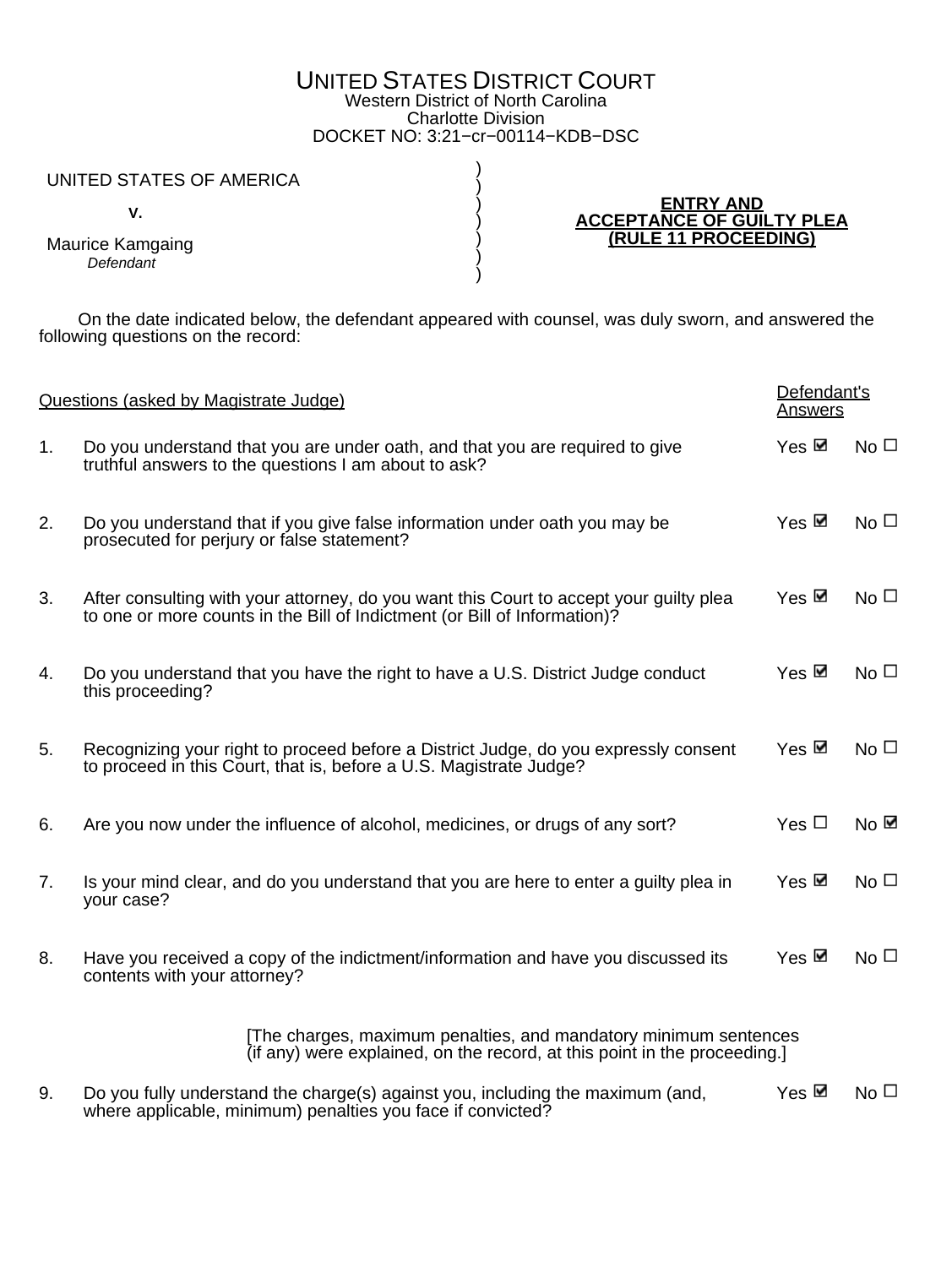| 10.        | Have you been advised by your attorney that if you are not a citizen of the United<br>States, your guilty plea may have adverse immigration consequences?                                                                                                                                        | Yes ⊠           | No $\square$ |
|------------|--------------------------------------------------------------------------------------------------------------------------------------------------------------------------------------------------------------------------------------------------------------------------------------------------|-----------------|--------------|
| 11.        | Have you been advised by your attorney that if you are not a citizen of the United<br>States, your guilty plea may result in deportation or removal from the United<br>States?                                                                                                                   | Yes <b>⊠</b>    | No $\Box$    |
| 12.        | Do you understand that entering a plea of guilty to a felony charge may deprive<br>you, at least for a time, of certain civil rights, such as the right to vote, hold public<br>office, serve on a jury, and possess a firearm?                                                                  | Yes <b>☑</b>    | No $\Box$    |
| 13.        | Have you spoken with your attorney about how the U.S. Sentencing Guidelines<br>might apply to your case?                                                                                                                                                                                         | Yes ⊠           | No $\Box$    |
| 14.        | Do you understand that the District Judge will not be able to determine the<br>applicable Sentencing Guidelines range until after your Presentence Report has<br>been prepared, and you have had an opportunity to comment on it?                                                                | Yes $\boxtimes$ | No $\Box$    |
| 15.        | Do you also understand that in some circumstances you may receive a sentence<br>that is different–that is, either higher or lower–than that called for by the<br>Guidelines?                                                                                                                     | Yes ⊠           | $No\square$  |
| 16.        | Do you understand that the Court may order restitution, where applicable?                                                                                                                                                                                                                        | Yes ⊠           | No $\Box$    |
| 17.        | Do you understand that if the sentence is more severe than you expected, or the<br>Court does not accept the government's sentencing recommendation, you will still<br>be bound by your plea and will have no right to withdraw it?                                                              | Yes ⊠           | No $\Box$    |
| 18.        | If your sentence includes imprisonment, do you understand that the District Judge<br>may also order a term of "supervised release"?                                                                                                                                                              | Yes ⊠           | No $\Box$    |
| 19.        | Do you also understand that if you violate the terms and conditions of supervised<br>release, which typically lasts from one to five years, you could be returned to prison<br>for an additional period of time?                                                                                 | Yes $⊠$         | $No\square$  |
| <b>20.</b> | Do you understand that you have a right to plead NOT GUILTY, to have a speedy<br>trial before a judge and jury, to summons witnesses to testify in your behalf, and to<br>confront witnesses against you?                                                                                        | Yes $⊠$         | No $\Box$    |
| 21.        | If you exercised your right to trial you would be entitled to the assistance of a<br>lawyer, would not be required to testify, would be presumed innocent, and the<br>burden would be on the government to prove your guilt beyond a reasonable doubt.<br>Do you understand all of these rights? | Yes ⊠           | No $\Box$    |
| 22.        | By entering this plea of guilty you are waiving (or giving up) these rights. There will<br>be no trial. If your guilty plea is accepted, there will be one more hearing, where the<br>District Judge will determine what sentence to impose.<br>Do you understand that?                          | Yes $⊠$         | No $\Box$    |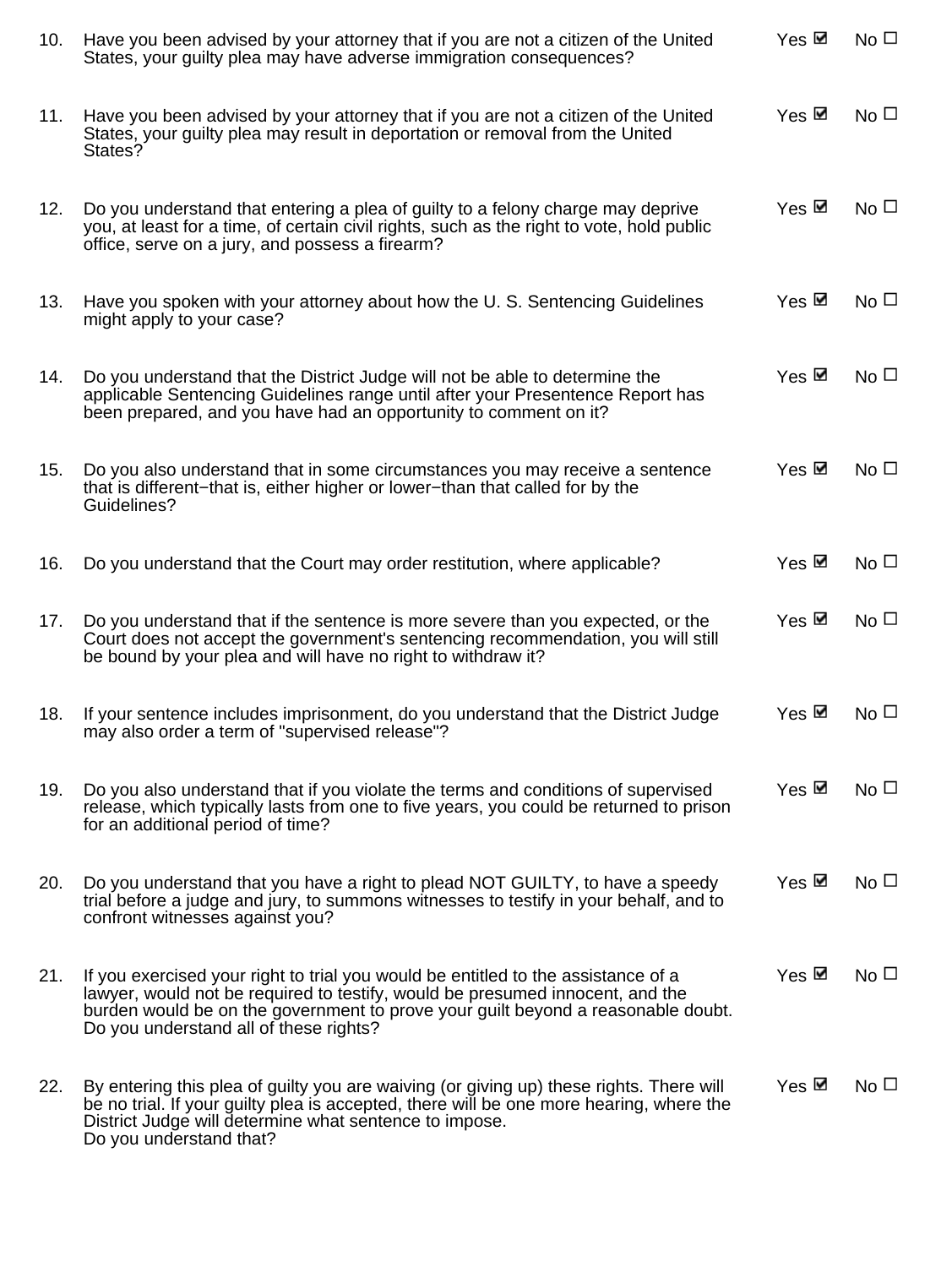| 23. | Are you, in fact, guilty of the counts in the Bill of Indictment (or Bill of Information) to<br>which you have come to court today to plead guilty?                                                                                                                                                                   | Yes $⊠$         | No $\Box$      |
|-----|-----------------------------------------------------------------------------------------------------------------------------------------------------------------------------------------------------------------------------------------------------------------------------------------------------------------------|-----------------|----------------|
| 24. | Have the United States and the defendant entered a Plea Agreement in this case?                                                                                                                                                                                                                                       | Yes ⊠           | No $\Box$      |
|     | The attorneys for the Government and the Defendant summarized the terms of<br>any Plea Agreement to the Court, on the record, at this point in the proceeding.<br>However, the parties Understand that the written, filed Plea Agreement is the<br>best statement of those terms, and therefore "speaks for itself".] |                 |                |
| 25. | Do you understand those to be the terms of your Plea Agreement, and do you<br>agree with those terms?                                                                                                                                                                                                                 | Yes ⊠           | $No\square$    |
| 26. | Has the right to appeal your conviction and/or sentence been expressly waived in<br>the Plea Agreement?                                                                                                                                                                                                               | Yes ⊠           | No $\Box$      |
| 27. | Has the right to challenge your conviction and/or sentence in a post–conviction<br>proceeding also been expressly waived in the Plea Agreement?                                                                                                                                                                       | Yes $⊠$         | $No\square$    |
| 28. | Is that your signature on the Plea Agreement?                                                                                                                                                                                                                                                                         | Yes ⊠           | No $\Box$      |
| 29. | Are you aware that a Factual Basis has been filed as an attachment to your Plea<br>Agreement?                                                                                                                                                                                                                         | Yes <b>⊠</b>    | No $\Box$      |
| 30. | Have you read this Factual Basis and do you understand it and agree with it?                                                                                                                                                                                                                                          | Yes $\boxtimes$ | No $\Box$      |
| 31. | Has anyone threatened, intimidated, or forced you to enter your guilty plea today?                                                                                                                                                                                                                                    | Yes $\Box$      | No $⊠$         |
| 32  | Other than the terms of your Plea Agreement, has anyone made you promises of<br>leniency or a light sentence to induce you to plead guilty?                                                                                                                                                                           | Yes $\Box$      | No $\boxtimes$ |
| 33. | Have you had enough time to discuss with your attorney any possible defenses you<br>may have to these charges?                                                                                                                                                                                                        | Yes ⊠           | No $\Box$      |
| 34. | Are you satisfied with the services of your attorney in this case?                                                                                                                                                                                                                                                    | Yes ⊠           | $No\square$    |
| 35. | Is there anything you would like to say at this time about the services of your<br>attorney?                                                                                                                                                                                                                          | Yes ⊠           | $No\square$    |
|     | Statement on the record.                                                                                                                                                                                                                                                                                              |                 |                |
|     | [Any statement that was made is on the record.]                                                                                                                                                                                                                                                                       |                 |                |
| 36. | Have you heard and understood all parts of this proceeding, and do you still wish to<br>plead guilty?                                                                                                                                                                                                                 | Yes ⊠           | No $\Box$      |